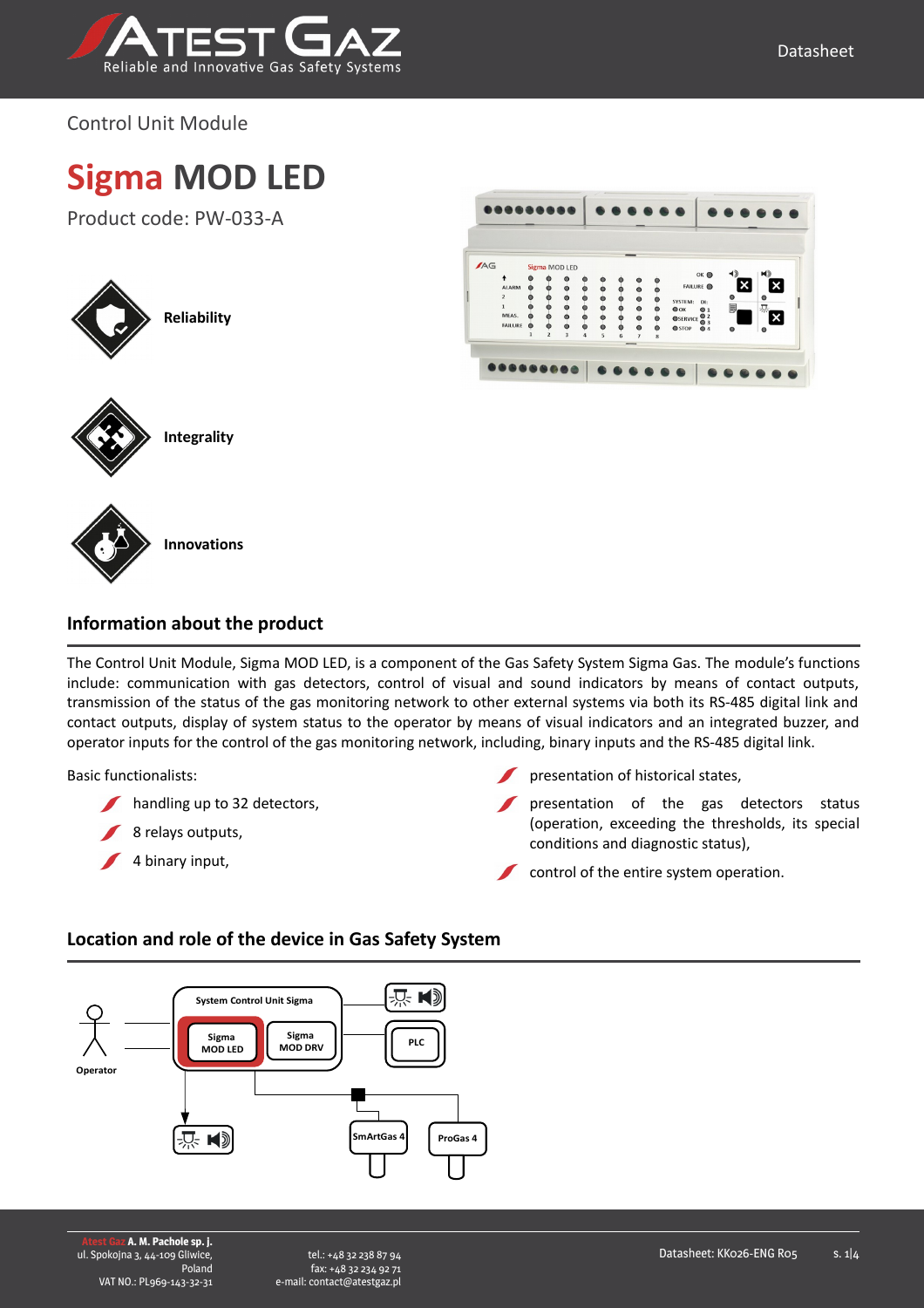

#### **User interface**



Front panel of Control Unit Module Sigma MOD LED consist of the following areas:

- **1.** device status area,
- **2.** status area for digital inputs DI,
- **3.** status area for gas detectors,
- **4.** system status (information exchange mode for the Sigma Bus),
- **5.** keypad area.

Detailed information on marking the hardware configuration to determine the product code can be found in the User's Manual.

#### **No. Name Pin Description No. Name Pin Description 1 Device power supply port 5 SBUS Communication port** GND  $\begin{array}{|c|c|c|c|c|}\n\hline\n\text{GND} & \text{Signal line A} \\
\hline\n\end{array}$  $\begin{array}{ccc} \hline \uparrow & \hline \end{array}$  Positivea. Both "+" terminals are internally  $\begin{array}{ccc} \hline \end{array}$   $\begin{array}{ccc} \hline \hline \end{array}$   $\begin{array}{ccc} \hline \hline \end{array}$   $\begin{array}{ccc} \hline \hline \end{array}$   $\begin{array}{ccc} \hline \hline \end{array}$   $\begin{array}{ccc} \hline \hline \end{array}$   $\begin{array}{ccc} \hline \hline \end{array}$   $\begin{array}{ccc$ **2 DI Binary inputs** GND 1-4 **6 Configuration jumpers for the ExBUS port** COM Common terminal of external alarm **7 R1 – R8 Relay outputs 3** COM Common terminal of relay community of the polarisation of the SBUS | COM Common terminal of relay **4 SBUS** NO Normally open contact of relay  $\overline{\text{Signal line A}}$  NC Normally close contact of relay B Signal line B **Power Supply** nternally connected connected Negative. Both "GND" terminals are internally connected External alarm input DI1 - DI4 **polarity Line polarization Configuration of the polarisation of the SBUS port System communication port. Used for data exchange between devices in Sigma Gas System** 1 2  $GND$  +  $GND$  + 1 2 3 4  $COM$  NC NO COM NC NO COM NC NO  $COMN$  NC NO  $COMN$ Power Supply DI R1 R2 R3 R4 Line polarity SBUS ExBUS Line polarity R5 | R6 | R7 | R8 GND  $A \mid B \mid$ GND  $A \mid B \mid$ COM POISON NO NC COM NO NC COM NO NC COM NO NC COM NO NO 3 4 5 6 7

#### **Electrical interface**

GND Negative supply pole

tel.: +48 32 238 87 94 fax: +48 32 234 92 71 e-mail: contact@atestgaz.pl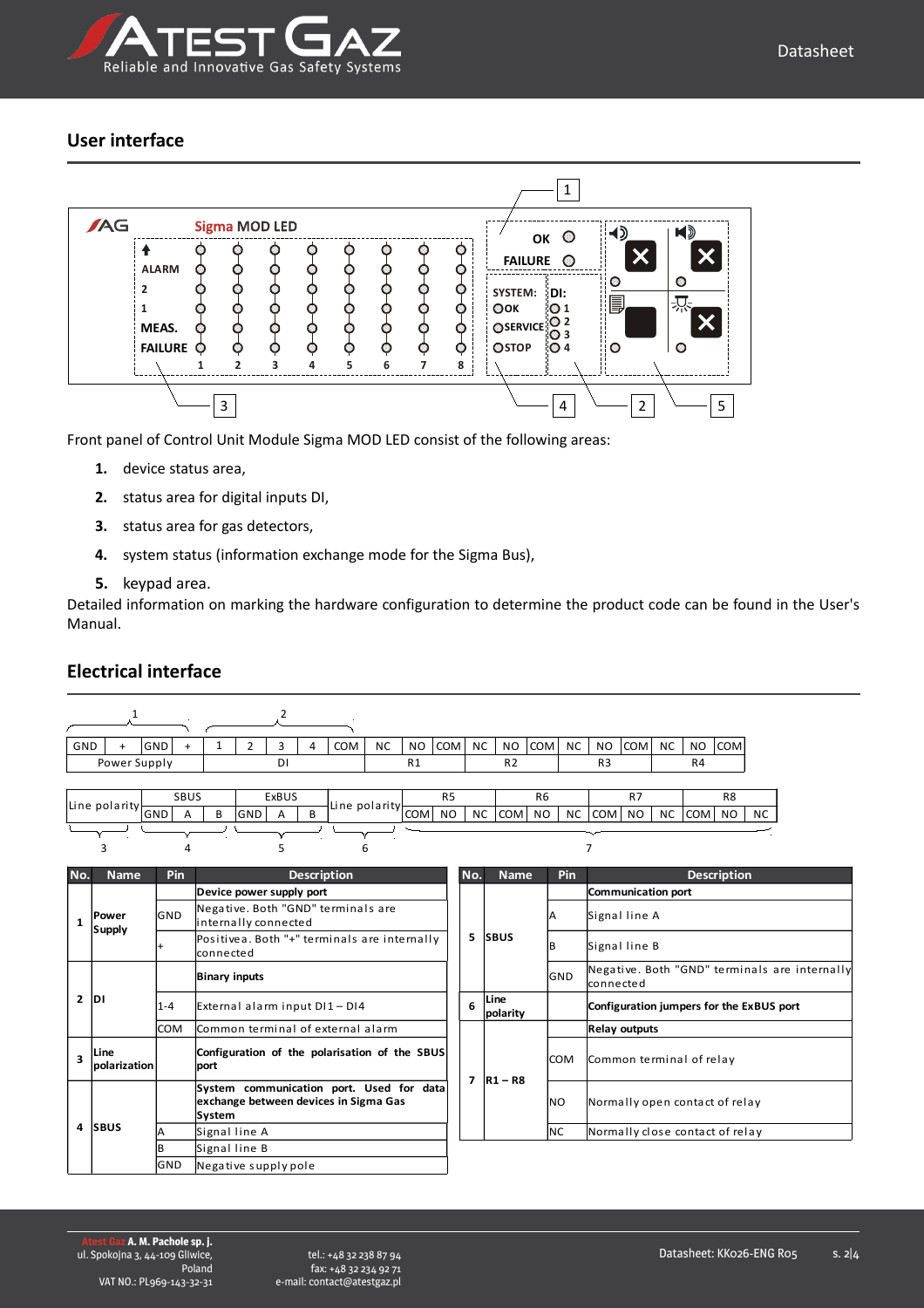

#### **Dimension**



### **Technical specification**

| Power supply<br><b>Voltage Vcc</b><br>Power                    | $10 - 34$ V DC<br>5 W                                                                                |
|----------------------------------------------------------------|------------------------------------------------------------------------------------------------------|
| Environment<br>Ambient temperatures<br>Humidity<br>о           | $-10 - +50$ °C<br>10 - 90% long term, without<br>condensation                                        |
| Stopień IP                                                     | <b>IP20</b>                                                                                          |
| Digital input parameters<br>$R_{\rm IN}$<br>Inactive<br>Active | 10 k <sub>0</sub><br>$0 - 1V$<br>$10 - 34$ V<br>Any polarity                                         |
| Parameters of binary outputs<br>Relay                          | Floating contacts, NO/NC<br>230 V AC / 3 A<br>230 V DC / 0.25 A<br>Not protected against overloading |

| Digital communication parameters<br>Port SBUS<br>Electric standard<br>۰<br>Communication protocol<br>۰<br>Port ExBUS<br>Electric standard<br>о<br>Communication protocol<br>٥ | RS - 485<br>Sigma Bus<br>RS - 485<br>Modbus ASCII, 19200 b/s 7E1<br>optional:<br>Modbus RTU, 19200 b/s 8N1 |
|-------------------------------------------------------------------------------------------------------------------------------------------------------------------------------|------------------------------------------------------------------------------------------------------------|
| Integrated signalling equipment<br>(visual)                                                                                                                                   | <b>LED</b> controls                                                                                        |
| Integrated signalling equipment<br>(audible)                                                                                                                                  | 70 dB, 0,1 m distance                                                                                      |
| <b>Protection class</b>                                                                                                                                                       | Ш                                                                                                          |
| glands (cable diameter $1 - 2$ mm <sup>2</sup><br>Cable<br>range)                                                                                                             |                                                                                                            |
| Enclosure material                                                                                                                                                            | Self - extinguishing PPO                                                                                   |
| Weight                                                                                                                                                                        | 0.4 <sub>kg</sub>                                                                                          |
| Mounting                                                                                                                                                                      | On DIN-35 / TS35                                                                                           |

# **Product marking**

| Product code     | Device                            |
|------------------|-----------------------------------|
| <b>IPW-033-A</b> | Sigma MOD LED Control Unit Module |